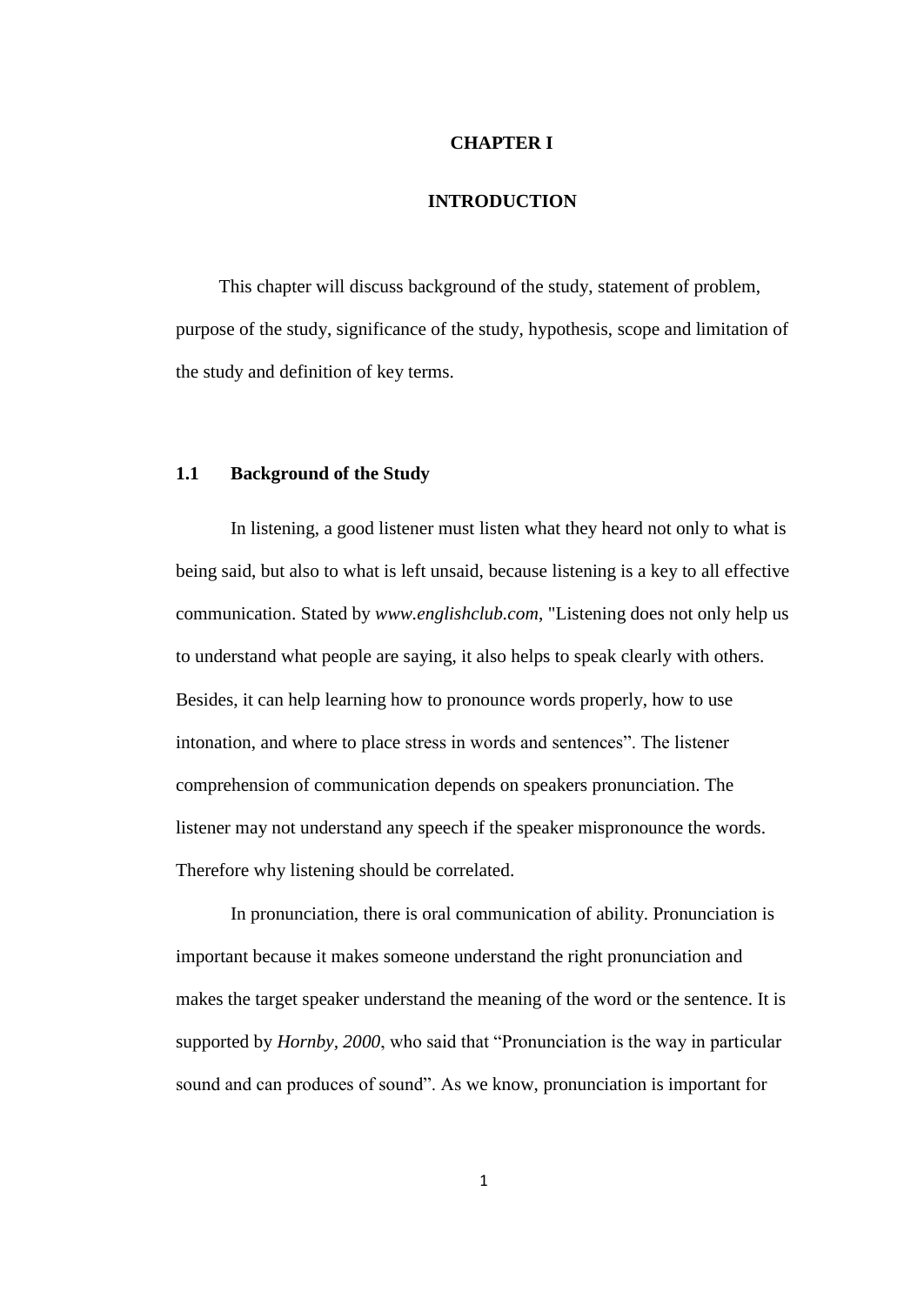speaking. Speech development is close relation to listening ability. When a student's starts to learn a new language, it is mainly through his or her ears and what she/he hears is simply the process by which spoken language is converted into meaning in mind. Therefore, why pronunciation should be correlated.

As we know, most of students have difficulty in listening ability. Stated by *UsingEnglish.com*, "There are some students who have difficulty in listening ability, such as they are trying to understand every word, they don't recognize the words that they know**,** they have problems with different accents and they have hearing problems". **S**o, the teacher tries to give test in listening. Meanwhile, still most of student can not pronounce words or sentences well. It is supported by *Gilbert, J. 2001*, who said that "They are complain that English is likely to be one difficulty in learning and feel uneasy to try it". For example, students feel confused when the teacher ask them to pronounce some words in English. Most of students still get hard to be a good speaker. The problems is the student feels ashamed and afraid to speak or pronounce English words. It is supported by *Robbin, 2007*, who said that "The listener must focus on the speaker". Teacher has to motivate the students to pronounce English well in the class and give test in pronunciation.

Regarding those problems, it can be seen that pronunciation has a close relationship with listening ability. Both listening and pronunciation are two ways process between the speaker and also the listener. The understanding of listening is called input then the input is transferred. So, in this study, the researcher aims to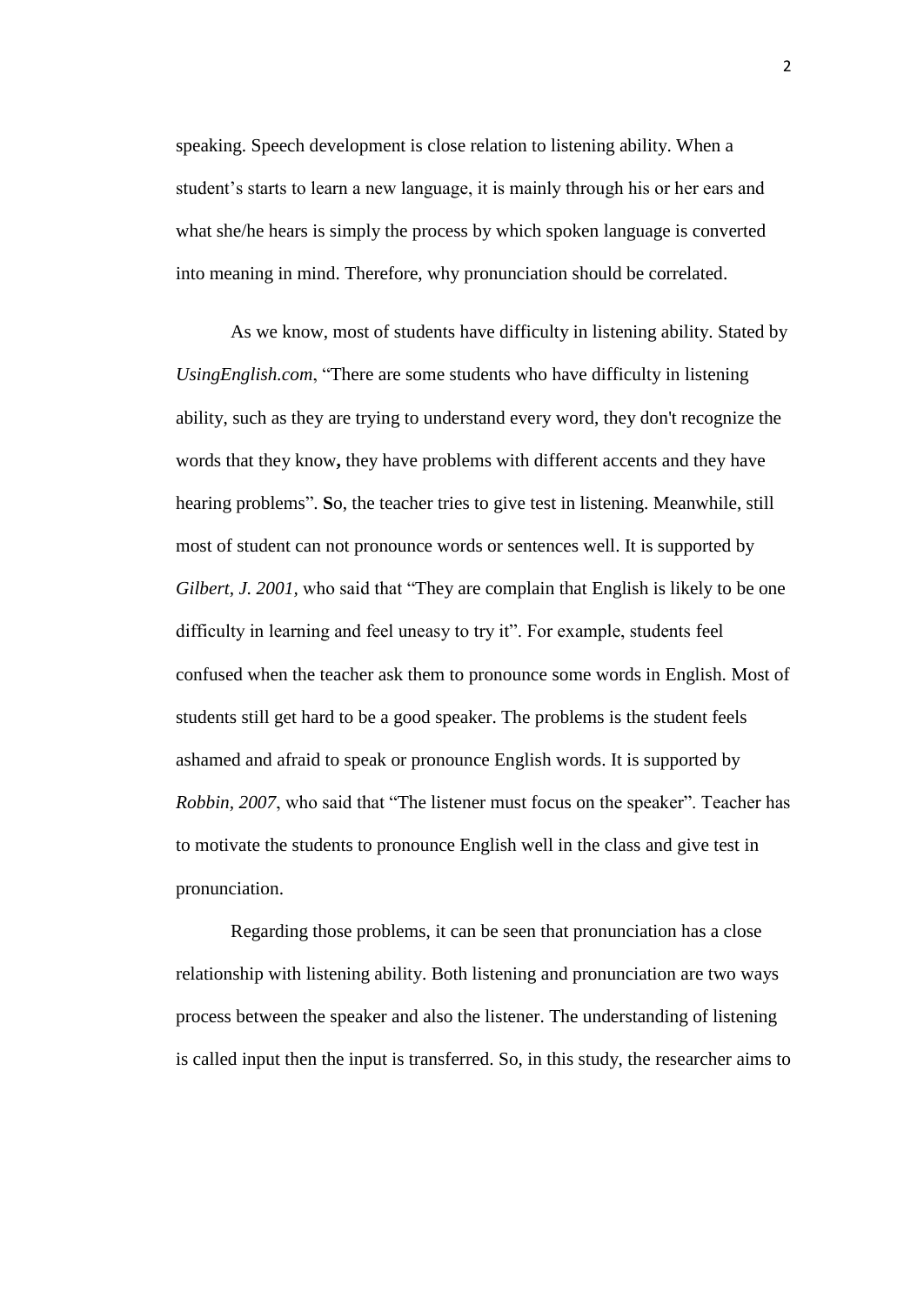find whether there is relationship between listening ability and pronunciation ability of 8<sup>th</sup> grade students at SMP Islam Manbaul Ulum Gresik.

### **1.2 Statement of Problem**

Based on the background of the study mentioned above, the problem of statement in this study is:

Is there any significant correlation between listening ability and pronunciation ability of  $8<sup>th</sup>$  grade students at SMP Islam Manbaul Ulum Gresik?

## **1.3 Purpose of the Study**

Based on the statement of the problem is posed above, the purpose of this study is:

To know the relationship between listening ability and pronunciation ability of 8th grade students at SMP Islam Manbaul Ulum Gresik.

# **1.4 Significance of the Study**

## - **Theoritical Significance**

Provide relevant information about correlational between listening ability and pronunciation ability.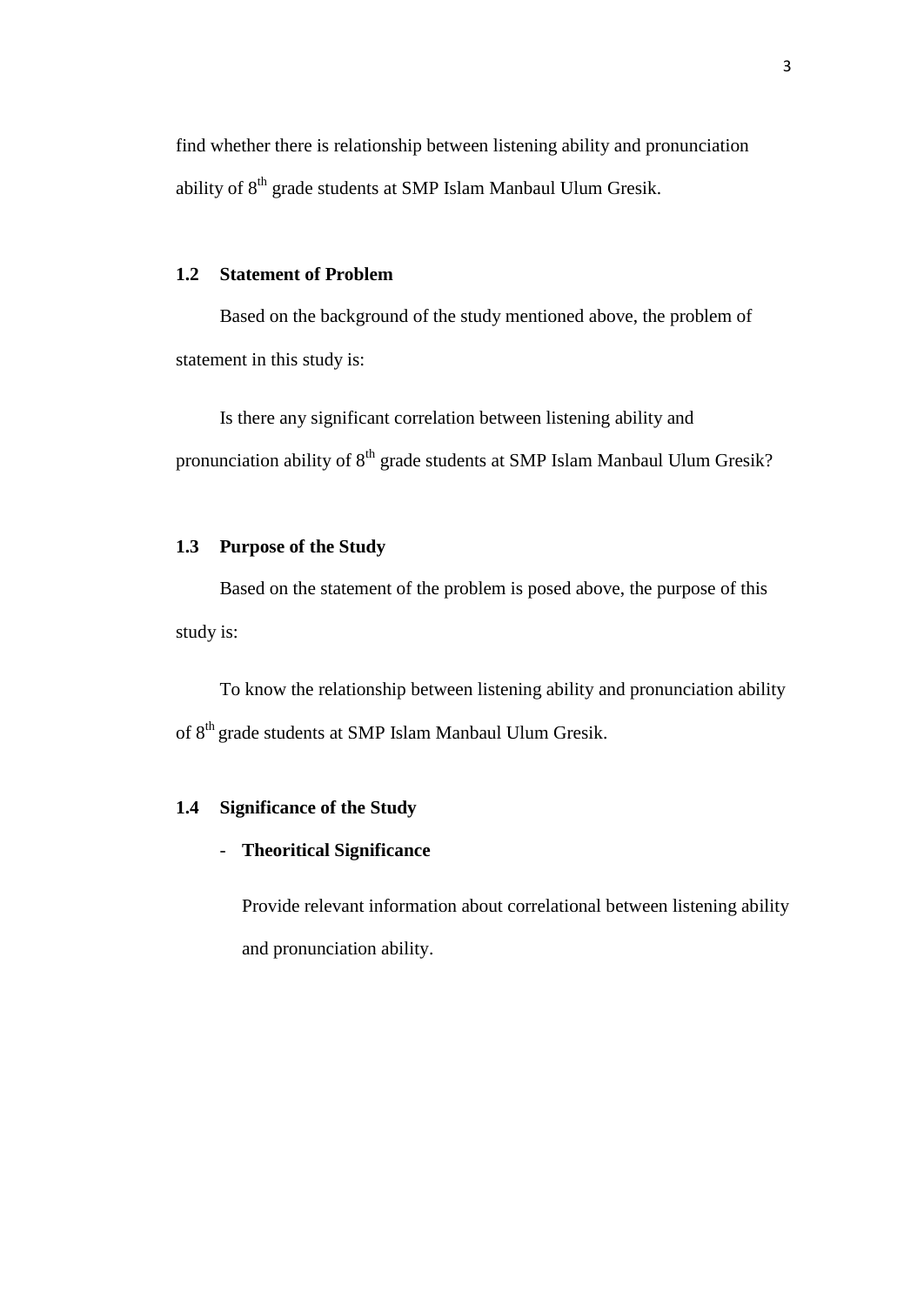### - **Practical Significance**

- o This study is expected to be useful to know the students' ability in listening and pronunciation. So, it can help them to improve their ability on both of them.
- o This study is expected to be useful for the teacher to give test to their students especially in listening and pronunciation ability.

### **1.5 Hypothesis**

To achieve the purpose of the study, the researcher decides the hypothesis to be posed is:

There is significance positive correlation between listening ability and pronunciation ability at SMP Islam Manbaul Ulum Gresik.

### **1.6 Scope and Limitation**

In this study, the writer makes scope and limitation. So, the scope of this study is focused on correlation between listening ability and pronunciation ability. Meanwhile, the limitation of this study focused to students on B class of 8<sup>th</sup> grade students at SMP Islam Manbaul Ulum Gresik.

## **1.7 Definition of Key Terms**

These definitions below are used in this study. There are listening ability and pronunciation ability. *Listening Ability* is the students ability about daily